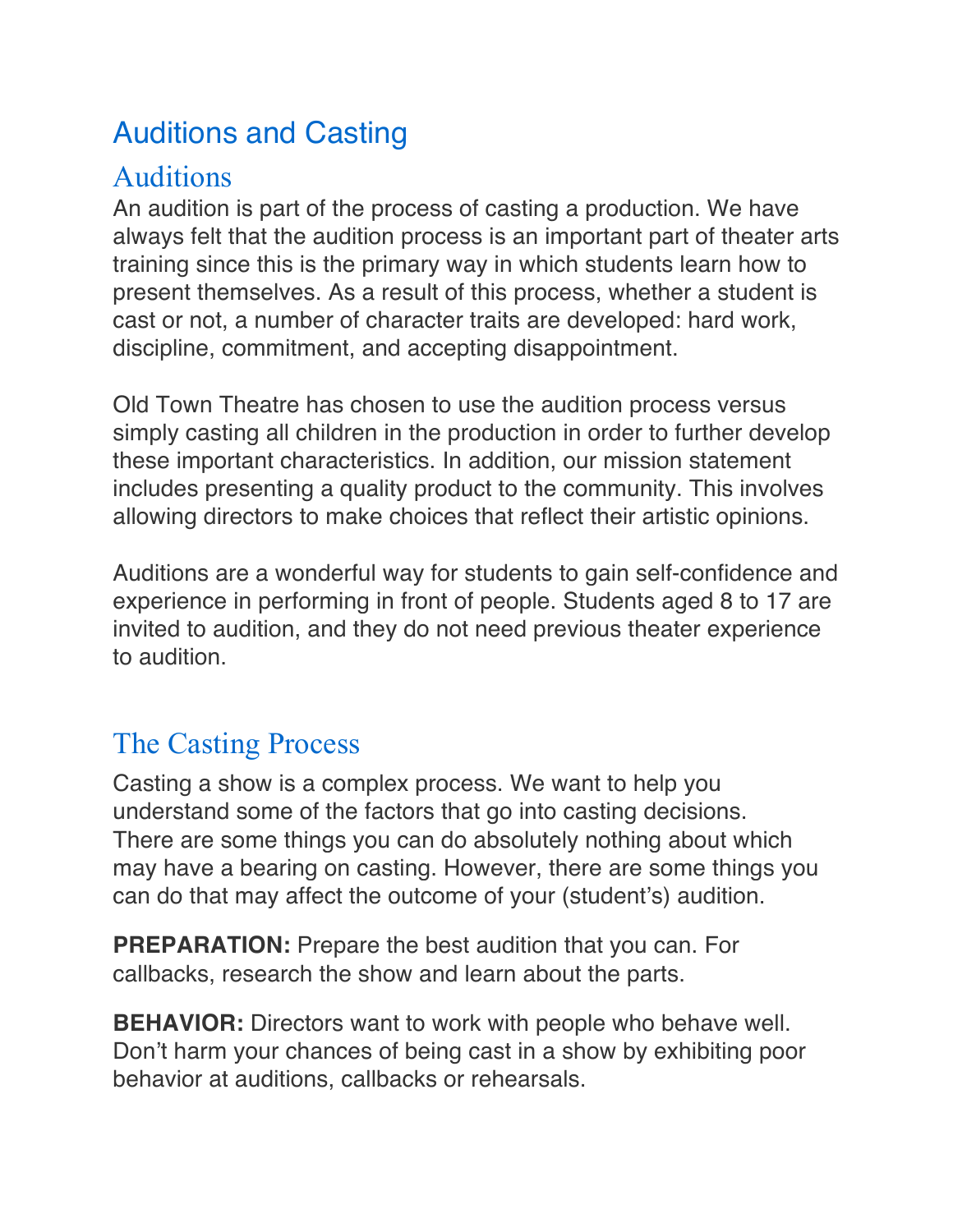**PARENTS:** This is also good advice for parents. Don't harm your student's chances by exhibiting poor character or behavior. Your behavior is also factored into difficult casting decisions.

**VOCAL TRAINING:** Voice classes and/or private voice instruction will help improve your (student's) vocal range and performance.

**DANCE TRAINING:** A lack of dance ability often keeps good singers and actors from getting parts in musical theater. Dance classes and/or dance instruction will improve your (student's) skills.

## How To Handle Disappointment

Anticipation, excitement, nervousness, and sometimes disappointment are all part of the process for students auditioning for theatre productions. With so many students auditioning and a limited number of roles, decisions are always extremely difficult for those casting the show.

There are three ways that students can react to disappointment. They can choose to give up and never try again;

They can work hard to improve their skills and plan to come back and try again;

They can choose to become involved through another role in the show.

How we react to disappointment is a tremendous test of character. Although disappointment is painful, it can bring about a new understanding of goals and what life has in store for you.

#### Other Opportunities

Unfortunately, we are sometimes unable to cast every student who auditions for a show. The process is called cutting. We trim the cast to a size that fits the stage, fits the script, fits the number of available costumes, and fits the aesthetic of a particular show.